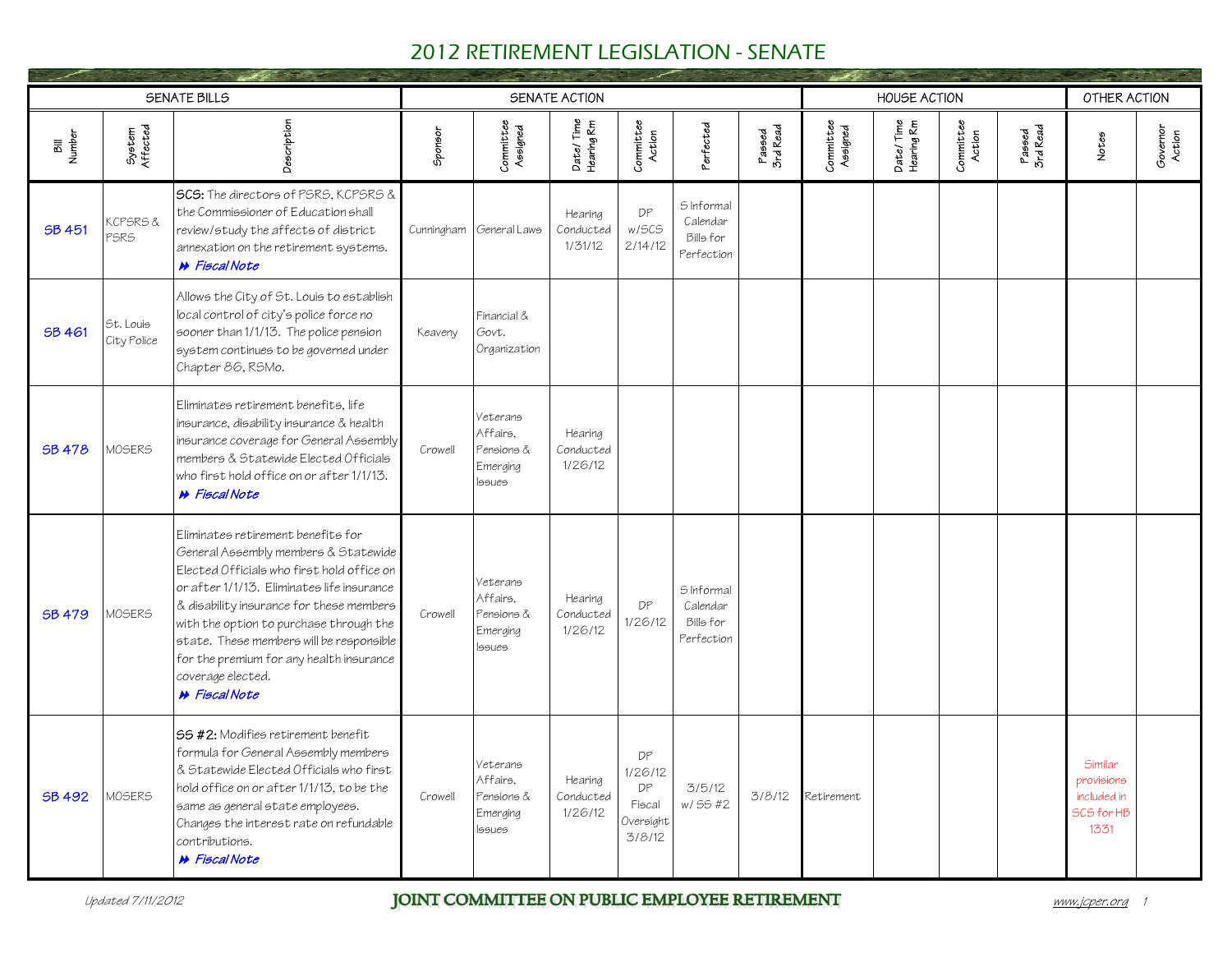|                |                                       | <b>SENATE BILLS</b>                                                                                                                                                                                                                                                                                                      |                     |                                                                 | SENATE ACTION                   |                        |                                                   |                    | <b>Sept of Section 1989</b> | <b>HOUSE ACTION</b>            |                                              |                       |                                                     | OTHER ACTION       |  |
|----------------|---------------------------------------|--------------------------------------------------------------------------------------------------------------------------------------------------------------------------------------------------------------------------------------------------------------------------------------------------------------------------|---------------------|-----------------------------------------------------------------|---------------------------------|------------------------|---------------------------------------------------|--------------------|-----------------------------|--------------------------------|----------------------------------------------|-----------------------|-----------------------------------------------------|--------------------|--|
| Bill<br>Number | System<br>Affected                    | Description                                                                                                                                                                                                                                                                                                              | Sponsor             | Committee<br>Assigned                                           | Date/Time<br>Hearing Rm         | Committee<br>Action    | Perfected                                         | Passed<br>3rd Read | Committee<br>Assigned       | Date/Time<br>Hearing Rm        | Committee<br>Action                          | Passed<br>3rd Read    | Notes                                               | Governor<br>Action |  |
| SB 516         | MOSERS &<br><b>AGERS</b>              | <b>SCS:</b> Requires Gubernatorial<br>appointments to Board of Trustees to<br>be made with advice & consent of<br>Senate<br><b>»</b> Fiscal Note                                                                                                                                                                         | Schaaf              | Gubernatorial<br>Appointments                                   | Hearing<br>Conducted<br>2/15/12 | DP<br>w/SCS<br>3/21/12 | S Informal<br>Calendar<br>Bills for<br>Perfection |                    |                             |                                |                                              |                       | <b>SCS includes</b><br>provisions<br>from SB<br>650 |                    |  |
| <b>SB 535</b>  | St. Louis<br>City Police              | Allows the City of St. Louis to establish<br>local control of city's police force no<br>sooner than 1/1/13. The police pension<br>system continues to be governed under<br>Chapter 86, RSMo.                                                                                                                             | Chappelle-<br>Nadal | Financial &<br>Govt.<br>Organization                            |                                 |                        |                                                   |                    |                             |                                |                                              |                       |                                                     |                    |  |
| SB 581         | KCPSRS,<br><b>JCPER &amp;</b><br>PSRS | KC School Distict Proposal - includes<br>plan membership & retiree return to work<br>provisions. Requires JCPER to contract<br>with an actuary to perform study of<br>KCPSRS.<br>A Fiscal Note                                                                                                                           | Callahan            | General Laws                                                    | Hearing<br>Conducted<br>1/31/12 |                        |                                                   |                    |                             |                                |                                              |                       |                                                     |                    |  |
| <b>SB 597</b>  | St. Louis<br>City                     | Changes the governance of the St. Louis<br>Airport. Allows the airport authority to<br>enter into negotiations with the city of<br>St. Louis to discuss pension plans and<br>other retirement issues, beginning April 1,<br>2015.                                                                                        | Dempsey             | Jobs, Econ<br>Development<br>& Local Govt                       |                                 |                        |                                                   |                    |                             |                                |                                              |                       |                                                     |                    |  |
| <b>SB 625</b>  | MOSERS.<br>MPERS, &<br><b>CERF</b>    | Provides for service transfers made<br>prior to passage of reciprocal transfer<br>of service asset provisions.<br>HCS as amended:<br>MOSERS & MPERS: Changes the<br>interest rate on refundable<br>contributions.<br>CERF: Provides for employee<br>contribution of refunds in certain<br>cirumstances.<br>A Fiscal Note | Kehoe               | <i>Veterans</i><br>Affairs.<br>Pensions &<br>Emerging<br>lssues | Hearing<br>Conducted<br>2/9/12  | DP<br>w/ SCS<br>3/8/12 | 4/18/12                                           |                    | 4/26/12 Retirement          | Hearing<br>Conducted<br>5/8/12 | DP<br>w/HCS<br>5/8/12<br>DP Rules<br>5/10/12 | 5/17/12<br>as amended | <b>TAFP</b><br>5/18/12                              | Signed<br>7/10/12  |  |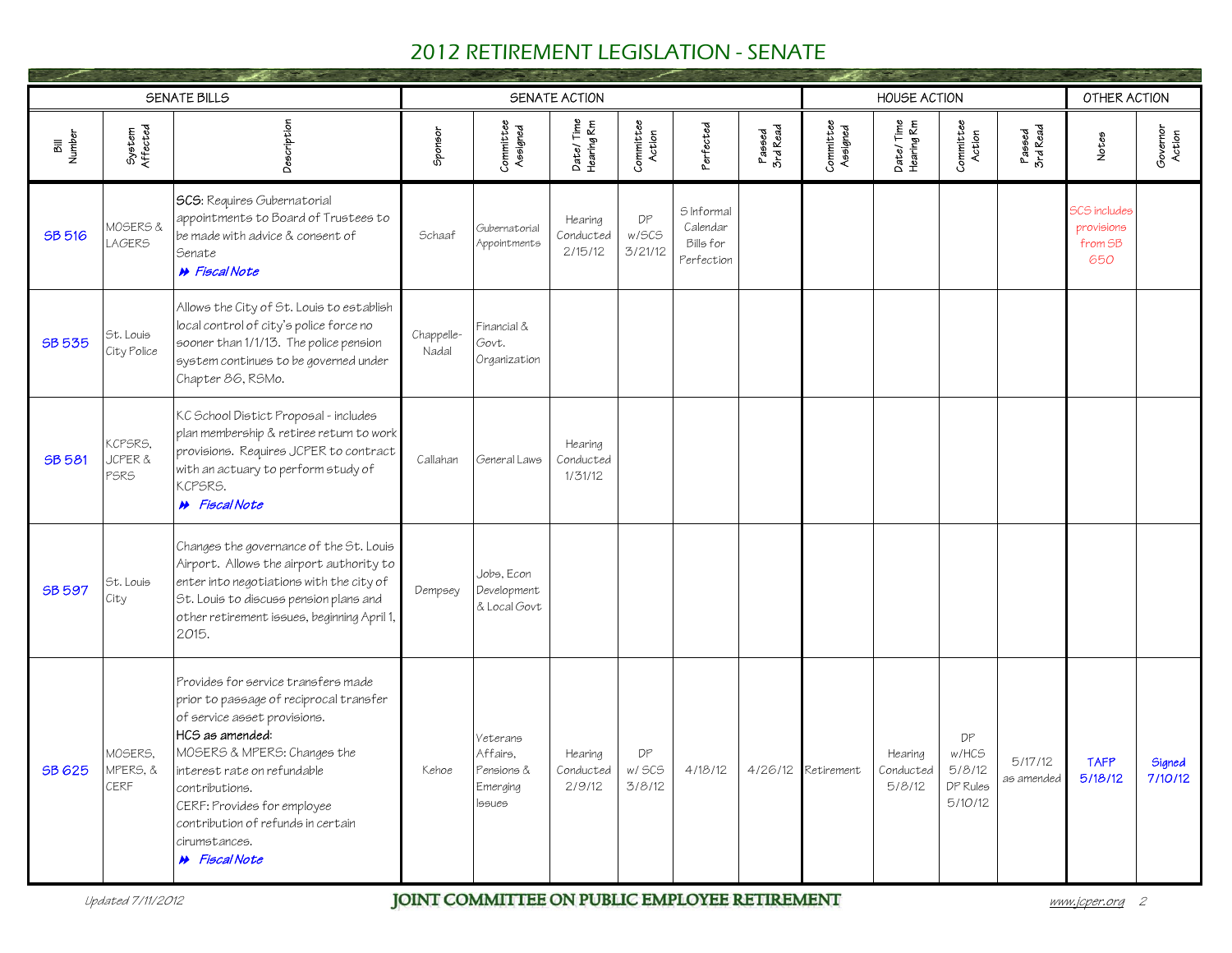|                |                                  | <b>SENATE BILLS</b>                                                                                                                                                                                                                                                                                                                                   |          |                                                                 | SENATE ACTION                   |                         |                                                     |                    |                           | <b>HOUSE ACTION</b>             |                                                                                 |                                                             | OTHER ACTION                                                                                                       |                    |
|----------------|----------------------------------|-------------------------------------------------------------------------------------------------------------------------------------------------------------------------------------------------------------------------------------------------------------------------------------------------------------------------------------------------------|----------|-----------------------------------------------------------------|---------------------------------|-------------------------|-----------------------------------------------------|--------------------|---------------------------|---------------------------------|---------------------------------------------------------------------------------|-------------------------------------------------------------|--------------------------------------------------------------------------------------------------------------------|--------------------|
| Bill<br>Number | System<br>Affected               | Description                                                                                                                                                                                                                                                                                                                                           | Sponsor  | Committee<br>Assigned                                           | Date/Time<br>Hearing Rm         | Committee<br>Action     | Perfected                                           | Passed<br>3rd Read | Committee<br>Assigned     | Date/Time<br>Hearing Rm         | Committee<br>Action                                                             | Passed<br>3rd Read                                          | Notes                                                                                                              | Governor<br>Action |
| <b>SB 650</b>  | MOSERS &<br>LAGERS               | Requires Gubernatorial appointments to<br>Board of Trustees to be made with<br>advice & consent of Senate<br>A Fiscal Note                                                                                                                                                                                                                            | Ridgeway | Govermental<br>Accountability                                   | Hearing<br>Conducted<br>2/15/12 | DP<br>2/22/12           | S Informal<br>Calendar S<br>Bills for<br>Perfection |                    |                           |                                 |                                                                                 |                                                             | Similar<br>provisions<br>included in<br>SCS for SB<br>516                                                          |                    |
| <b>SB 668</b>  | City of<br>North<br>Kansas City  | HCS: Allows the City of North Kansas<br>City to submit to voters a retail sales<br>tax of up to .5% for Public Safety use<br><b>»</b> Fiscal Note                                                                                                                                                                                                     | Lembke   | Ways &<br>Means                                                 | Hearing<br>Conducted<br>3/8/12  | DP<br>3/29/12           | 4/10/12                                             | 4/12/12            | General Laws              | Hearing<br>Conducted<br>4/24/12 | DP.<br>w/HCS<br>5/1/12<br>DP Rules<br>5/10/12<br>DP Fiscal<br>Review<br>5/15/12 | 5/16/12<br>S requests<br>H recede or<br>grant<br>conference | Similar<br>provisions<br>included in<br>HCS#2 for<br>HB 1358.<br>HCS for HB<br>1397, HCS<br>for SB 692             |                    |
| <b>SB 669</b>  | <b>MOSERS</b>                    | Modifies retirement plans for judges,<br>statewide elected officials, & members<br>of the general assembly who first take<br>office after January 1, 2013<br><b>»</b> Fiscal Note                                                                                                                                                                     | Lembke   | Veterans<br>Affairs.<br>Pensions &<br>Emerging<br><b>S</b> sues | Hearing<br>Cancelled<br>2/9/12  |                         |                                                     |                    |                           |                                 |                                                                                 |                                                             |                                                                                                                    |                    |
| SB 692         | City of<br>North<br>Kansas City  | HCS: Allows the City of North Kansas<br>City to submit to voters a retail sales<br>tax of up to .5% for Public Safety use<br><b>»</b> Fiscal Note                                                                                                                                                                                                     | Stouffer | Jobs, Econ<br>Development<br>& Local Govt                       | Hearing<br>Conducted<br>2/8/12  | DP<br>w/SCS<br>2/22/12  | 4/3/12                                              | 4/5/12             | _ocal<br>Government       | Hearing<br>Conducted<br>4/25/12 | DP<br>w/HCS<br>5/02/12<br>DP Rules<br>5/10/12<br>DP Fiscal<br>Review<br>5/15/12 | Defeated on<br>H 3rd Read                                   | Similar<br>provisions<br>included in<br>HCS#2 for<br>HB 1358.<br>HCS for HB<br>1397, HCS<br>for SB 668             |                    |
| <b>SB706</b>   | KCPSRS&<br>PSRS                  | Public Education bill - includes required<br>retirement system coverage for new<br>hires of annexed school districts<br>resulting from unaccredited status<br><b>N</b> Fiscal Note                                                                                                                                                                    |          | Cunningham General Laws                                         | Hearing<br>Conducted<br>4/3/12  | DP<br>w/SCS<br>4/17/12  | S Informal<br>Calendar<br>Bills for<br>Perfection   |                    |                           |                                 |                                                                                 |                                                             |                                                                                                                    |                    |
| <b>SB726</b>   | UEKH,<br>MOSERS,<br><b>MPERS</b> | HA #3: CERF: Provides for employee<br>contribution of refunds in certain<br>circumstances. MOSERS/MPERS:<br>Provides for service transfers made<br>prior to passage of reciprocal transfer<br>of service.<br>HA #2: MCHCP shall conduct an analysis<br>of the feasibility of including MoDOT<br>employees into the MCHCP health plan<br>A Fiscal Note | Parson   | Financial &<br>Govt<br>Organizations                            | Hearing<br>Conducted<br>2/20/12 | νr<br>w/ SCS<br>2/27/12 | 3/6/12                                              | 3/8/12             | Financial<br>Institutions | Hearing<br>Conducted<br>4/11/12 | DP<br>w/HCS<br>4/18/12<br>DP Rules<br>5/1/12                                    | 5/15/12 as<br>amended -<br>In.<br>Conference                | Similar<br>provisions<br>included in<br>HCS for SB<br>625, HCS<br>for 5B 628<br>as amended,<br>& HCS for<br>SB 635 |                    |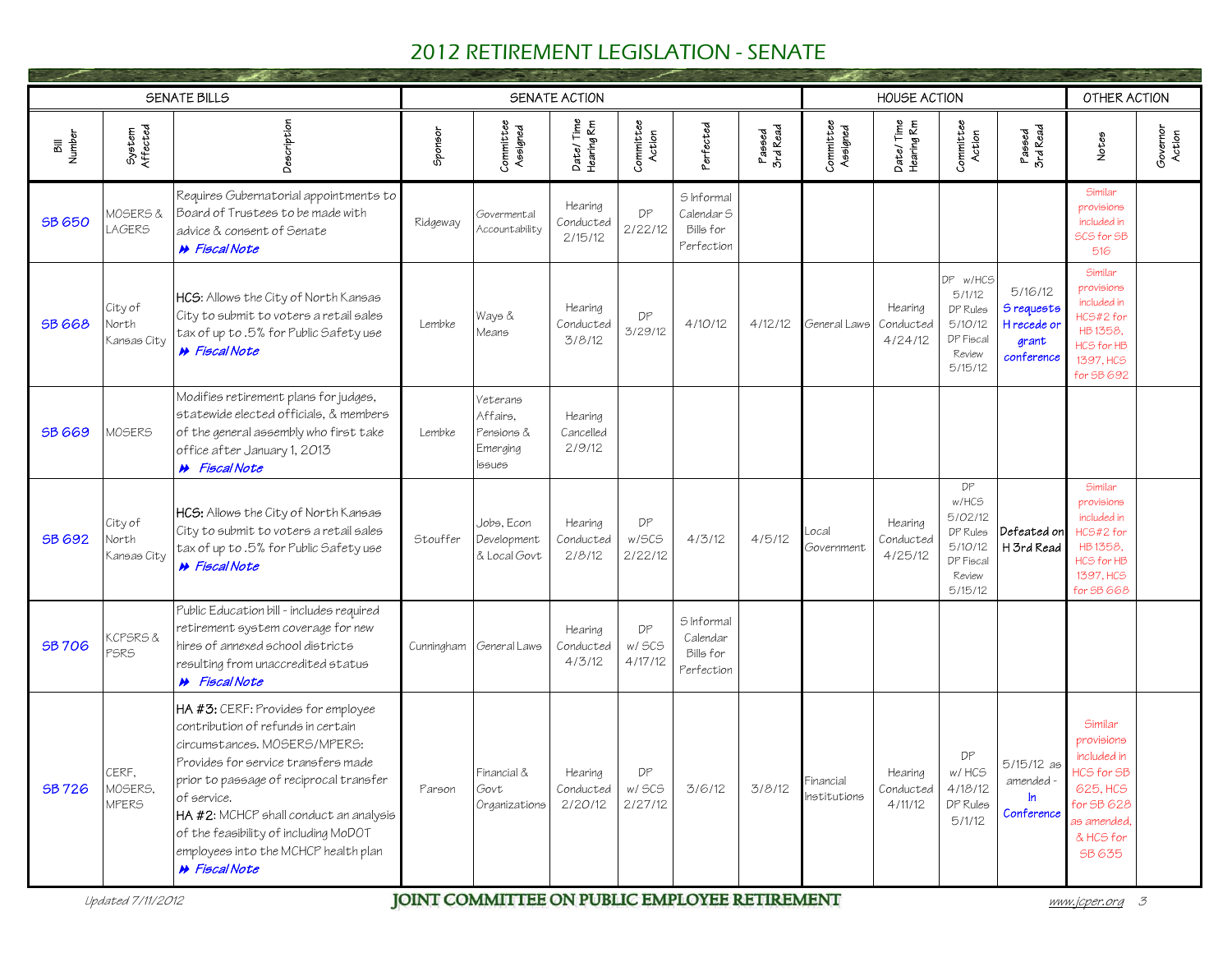|                |                                 | <b>SENATE BILLS</b>                                                                                                                                                                                                           |          |                                                          | SENATE ACTION                  |                        |           |                                                   |                       | <b>HOUSE ACTION</b>     |                     |                    | OTHER ACTION |                    |  |
|----------------|---------------------------------|-------------------------------------------------------------------------------------------------------------------------------------------------------------------------------------------------------------------------------|----------|----------------------------------------------------------|--------------------------------|------------------------|-----------|---------------------------------------------------|-----------------------|-------------------------|---------------------|--------------------|--------------|--------------------|--|
| Bill<br>Number | System<br>Affected              | Description                                                                                                                                                                                                                   | Sponsor  | Committee<br>Assigned                                    | Date/Time<br>Hearing Rm        | Committee<br>Action    | Perfected | Passed<br>3rd Read                                | Committee<br>Assigned | Date/Time<br>Hearing Rm | Committee<br>Action | Passed<br>3rd Read | Notes        | Governor<br>Action |  |
| <b>SB 756</b>  | MOSERS                          | Effective 7/1/13, modifies provisions<br>relating to the defined contribution plan<br>for employees of certain higher<br>education institutions.<br>A Fiscal Note                                                             | Engler   | Veterans<br>Affairs.<br>Pensions &<br>Emerging<br>lssues | Hearing<br>Conducted<br>3/8/12 |                        |           |                                                   |                       |                         |                     |                    |              |                    |  |
| <b>SB 842</b>  | PSRS /<br><b>PEERS</b>          | Requires matching contribution rates to<br>be fixed at 2011/2012 school year levels,<br>COLA to be set at 2% with exceptions<br>and a closed 30 year amortization<br>period used until plans are 100% funded<br>A Fiscal Note | Lamping  | Veterans<br>Affairs.<br>Pensions &<br>Emerging<br>lssues | Hearing<br>Conducted<br>3/8/12 | DP<br>w/SCS<br>3/21/12 | 4/4/12    | S Informal<br>Calendar<br>S Bills for<br>3rd Read |                       |                         |                     |                    |              |                    |  |
| <b>SB 852</b>  | St. Louis<br>Firemen            | If St. Louis City adopts a new firemen's<br>retirement plan by ordinance, then any<br>new firemen hired after the adoption of<br>the ordinance will be covered by the new<br>local ordinance pension plan                     | Crowell  | Veterans<br>Affairs.<br>Pensions &<br>Emerging<br>lssues |                                |                        |           |                                                   |                       |                         |                     |                    |              |                    |  |
| <b>SB 853</b>  | St. Louis<br>Firemen            | St. Louis City firemen hired on or after<br>August 28, 2012, will no longer be<br>covered by the current pension plan.<br>These new hires may be covered by a<br>pension plan established by local<br>ordinance.              | Crowell  | Veterans<br>Affairs.<br>Pensions &<br>Emerging<br>lssues |                                |                        |           |                                                   |                       |                         |                     |                    |              |                    |  |
| <b>SB 887</b>  | City of<br>North<br>Kansas City | Allows the City of North Kansas City to<br>submit to voters a retail sales tax of up<br>to .5% for Public Safety use                                                                                                          | Ridgeway | Jobs, Econ<br>Development<br>& Local Govt                |                                |                        |           |                                                   |                       |                         |                     |                    |              |                    |  |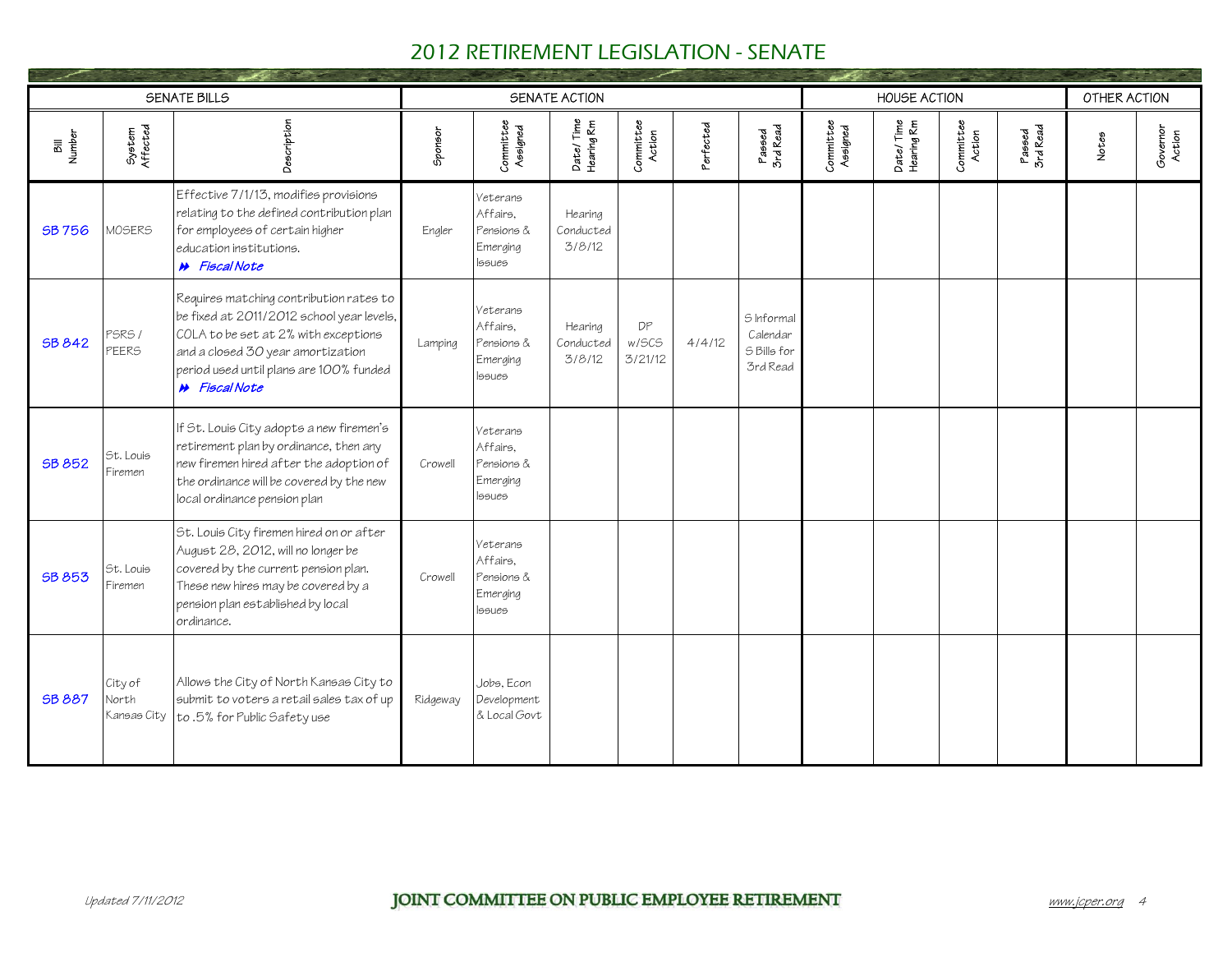|                |                          | <b>HOUSE BILLS</b>                                                                                                                                                                                                                                                              |                          |                       | <b>HOUSE ACTION</b>                                         |                                                  |                       |                    |                                                                 | SENATE ACTION                  |                     |                    | OTHER ACTION                                   |                    |  |
|----------------|--------------------------|---------------------------------------------------------------------------------------------------------------------------------------------------------------------------------------------------------------------------------------------------------------------------------|--------------------------|-----------------------|-------------------------------------------------------------|--------------------------------------------------|-----------------------|--------------------|-----------------------------------------------------------------|--------------------------------|---------------------|--------------------|------------------------------------------------|--------------------|--|
| Bill<br>Number | System<br>Affected       | Description                                                                                                                                                                                                                                                                     | Sponsor                  | Committee<br>Assigned | Date/Time<br>Hearing Rm                                     | Committee<br>Action                              | <sup>o</sup> erfected | Passed<br>3rd Read | Committee<br>Assigned                                           | Date/Time<br>Hearing Rm        | Committee<br>Action | Passed<br>3rd Read | Notes                                          | Governor<br>Action |  |
| <b>HB1039</b>  | <b>LAGERS</b>            | Allows an option for deduction of health<br>care or long term care premiums from<br>retiree's benefit as permitted by Federal<br>Law.<br><b>N</b> Fiscal Note                                                                                                                   | Leara                    | Retirement            | Hearing<br>Conducted<br>1/19/12                             | DP<br>Consent<br>1/19/12<br>DP Rules<br>1/30/12  | Consent<br>2/7/12     | 2/8/12             | <b>Veterans</b><br>Affairs.<br>Pensions &<br>Emerging<br>lssues | Hearing<br>Conducted<br>3/8/12 | DP<br>4/5/12        | 5/2/12             | <b>TAFP</b><br>5/2/12                          | Signed<br>6/18/12  |  |
| <b>HB1138</b>  | MOSERS                   | Beginning 1/1/13, General Assembly members<br>will not accrue credited service under the<br>MSEP 2000 plan.<br>A Fiscal Note                                                                                                                                                    | Smith                    | Retirement            | Hearing<br>Scheduled<br><b>Bill Not</b><br>Heard<br>2/13/12 |                                                  |                       |                    |                                                                 |                                |                     |                    |                                                |                    |  |
| <b>HB 1139</b> | MOSERS &<br><b>UPERS</b> | Establishes the 2012 State Employee<br>Retirement Incentive.<br>A Fiscal Note                                                                                                                                                                                                   | Gatschenberge Retirement |                       | Hearing<br>Conducted<br>2/6/12                              | DP<br>w/HCS<br>2/13/12<br>DP<br>Rules<br>2/23/12 | 2/29/12               | 3/1/12             | Veterans<br>Affairs.<br>Pensions &<br>Emerging<br>lssues        |                                |                     |                    |                                                |                    |  |
| <b>HB1202</b>  | MOSERS &<br>CERF         | Removes state salary limitations<br>associated with multi-circuit juvenile court<br>employees.<br><b>N</b> Fiscal Note                                                                                                                                                          | Franz                    | Judiciary             | Hearing<br>Conducted<br>3/7/12                              |                                                  |                       |                    |                                                                 |                                |                     |                    | Provisions<br>included in<br>HCS for SB<br>636 |                    |  |
| <b>HB1226</b>  | MOSERS                   | HCS - Establishes a defined contribution<br>plan for new General Assembly members<br>beginning 1/1/13, with no less than 10% of<br>annual pay being contributed by the employer.<br>Members will be vested after serving 3 full<br>biennial assemblies.<br><b>»</b> Fiscal Note | Brattin                  | Retirement            | Hearing<br>Conducted<br>2/6/12                              | DP<br>w/HCS<br>3/5/12                            |                       |                    |                                                                 |                                |                     |                    |                                                |                    |  |
| <b>HB1256</b>  | <b>PACARS</b>            | Allows a \$4 surcharge to be assessed and<br>collected against persons who pled guilty and<br>paid a fine through a fine collection center<br><b>N</b> Fiscal Note                                                                                                              | Diehl                    | Judiciary             | Hearing<br>Conducted<br>1/25/12                             | DP<br>w/HCS<br>3/7/12<br>DP Rules<br>3/29/12     | 4/11/12               | 4/12/12            | <i>Veterans</i><br>Affairs.<br>Pensions &<br>Emerging<br>lssues |                                |                     |                    | Provisions<br>included in<br>HCS for SB<br>636 |                    |  |
| <b>HB 1312</b> | MOSERS                   | Beginning 1/1/13, prohibits General Assembly<br>members who have not served at least 3<br>biennial assemblies from accruing credited<br>service                                                                                                                                 | Koenia                   | Retirement            |                                                             |                                                  |                       |                    |                                                                 |                                |                     |                    |                                                |                    |  |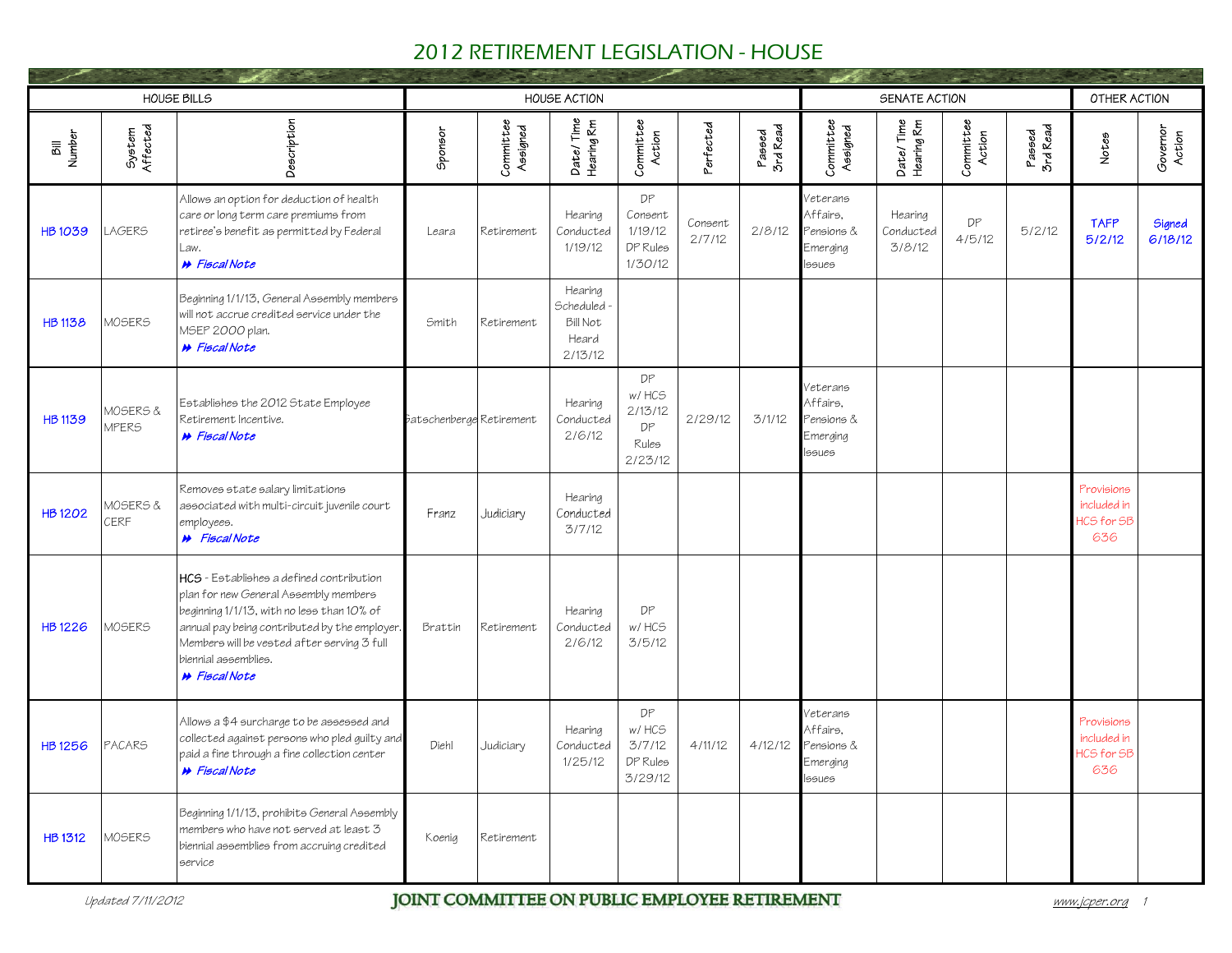|                |                              | <b>HOUSE BILLS</b>                                                                                                                                                                                                                                                                                                                                                                                       |                    |                       | <b>HOUSE ACTION</b>             |                                               |                                                |                    |                                                                 | SENATE ACTION                  |                        |                                                          | OTHER ACTION                                                                     |                    |
|----------------|------------------------------|----------------------------------------------------------------------------------------------------------------------------------------------------------------------------------------------------------------------------------------------------------------------------------------------------------------------------------------------------------------------------------------------------------|--------------------|-----------------------|---------------------------------|-----------------------------------------------|------------------------------------------------|--------------------|-----------------------------------------------------------------|--------------------------------|------------------------|----------------------------------------------------------|----------------------------------------------------------------------------------|--------------------|
| Bill<br>Number | System<br>Affected           | Description                                                                                                                                                                                                                                                                                                                                                                                              | Sponsor            | Committee<br>Assigned | Date/Time<br>Hearing Rm         | Committee<br>Action                           | <sup>2</sup> erfected                          | Passed<br>3rd Read | Committee<br>Assigned                                           | Date/Time<br>Hearing Rm        | Committee<br>Action    | Passed<br>3rd Read                                       | Notes                                                                            | Governor<br>Action |
| <b>HB1331</b>  | MOSERS &<br><b>MPERS</b>     | Provides for service transfers made prior to<br>passage of reciprocal transfer of service<br>asset provisions.<br>SCS: Modifies retirement benefit formula<br>for General Assembly members & Statewide<br>Elected Officials who first hold office on or<br>after 1/1/13, to be the same as general<br>state employees. Changes the interest rate<br>on refundable contributions.<br><b>N</b> Fiscal Note | Jones              | Retirement            | Hearing<br>Conducted<br>2/13/12 | DP<br>2/13/12<br>DP<br>Rules<br>3/1/12        | 3/6/12                                         | 3/8/12             | Veterans<br>Affairs.<br>Pensions &<br>Emerging<br><b>Issues</b> | Hearing<br>Conducted<br>4/5/12 | DP<br>W/SCS<br>4/12/12 | S Informal<br>Calendar H<br><b>Bills for</b><br>3rd Read | Similar<br>provisions<br>included in<br>55#2 for<br>SB 492                       |                    |
| <b>HB1358</b>  | City of North<br>Kansas City | HCS #2: Allows the City of North Kansas<br>City to submit to voters a retail sales tax<br>of up to .5% for Public Safety use<br><b>M</b> Fiscal Note                                                                                                                                                                                                                                                     | .<br>Batschenberge | Local<br>Government   | Hearing<br>Conducted<br>3/7/12  | DP<br>w/HCS<br>4/4/12<br>DP Rules<br>4/12/12  | On<br>Perfection<br>Calendar                   |                    |                                                                 |                                |                        |                                                          | Similar<br>provisions<br>included in<br>HCS for HB<br>1397 & HB<br>1802          |                    |
| <b>HB1397</b>  | City of North<br>Kansas City | HCS: Allows the City of North Kansas City<br>to submit to voters a retail sales tax of up<br>to .5% for Public Safety use<br><b>»</b> Fiscal Note                                                                                                                                                                                                                                                        | Gatschenberge      | Local<br>Government   | Hearing<br>Conducted<br>3/28/12 | DP<br>w/HCS<br>3/28/12<br>DP Rules<br>4/12/12 | On<br>Perfection<br>Calendar                   |                    |                                                                 |                                |                        |                                                          | Similar<br>provisions<br>included in<br>HCS #2 for<br>HB 1358 &<br><b>HB1802</b> |                    |
| <b>HB1472</b>  | St. Louis<br>PSRS            | Allows teachers to retire when their age<br>added to their years of service is greater<br>than 80                                                                                                                                                                                                                                                                                                        | Carter             | Retirement            |                                 |                                               |                                                |                    |                                                                 |                                |                        |                                                          |                                                                                  |                    |
| <b>HB1543</b>  | CERF                         | Provides for employee contribution of<br>refunds in certain cirumstances.<br><b>N</b> Fiscal Note                                                                                                                                                                                                                                                                                                        | Franz              | Retirement            | Hearing<br>Conducted<br>3/19/12 | DP<br>w/HCS<br>3/19/12                        | Bill<br>combined<br>with HCS<br>for HB<br>1741 |                    |                                                                 |                                |                        |                                                          | Similar<br>provisions<br>included in<br><b>ICS for SB</b><br>729                 |                    |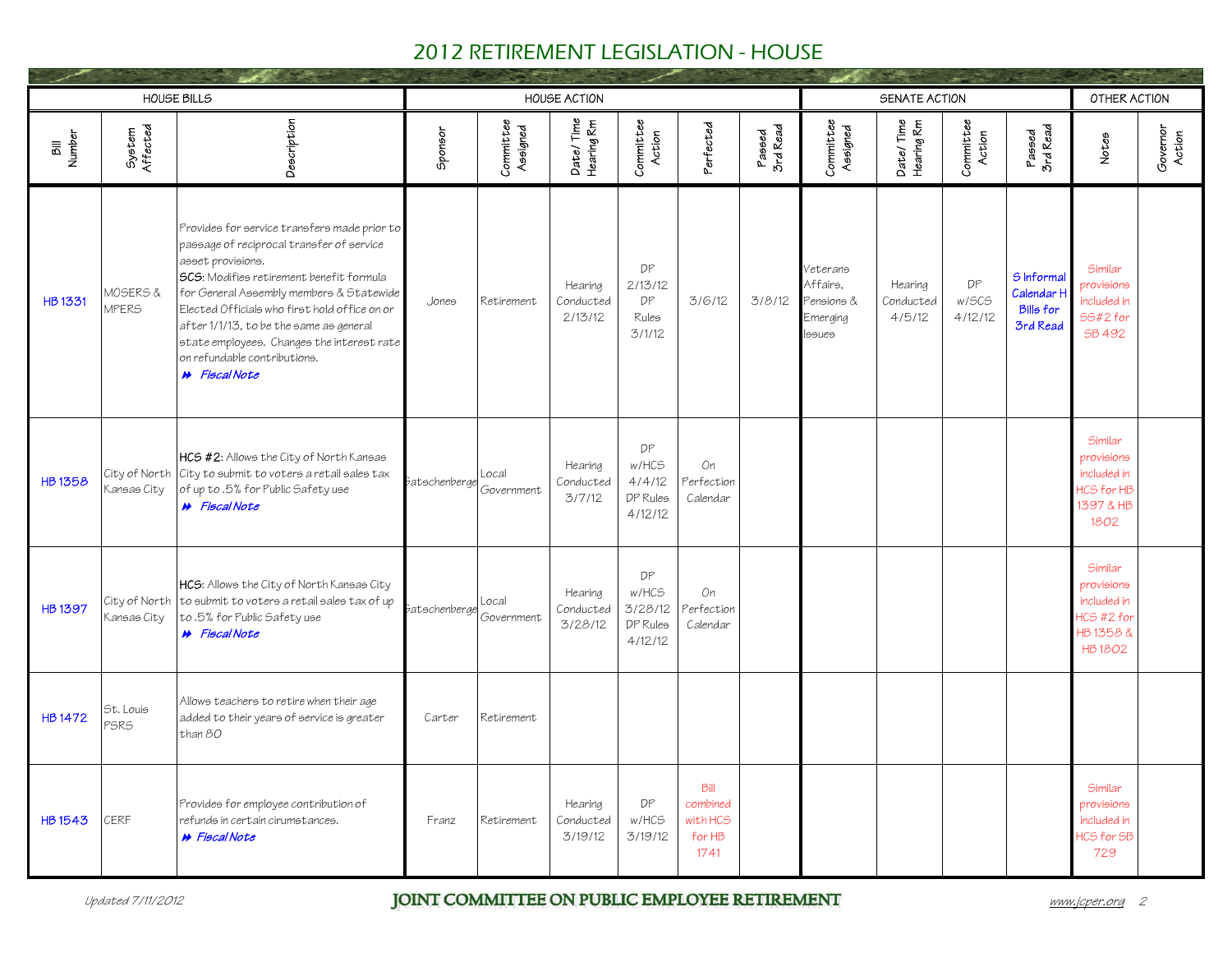|                   |                              | HOUSE BILLS                                                                                                                                                                                                                                                                                                                   |            |                       | <b>HOUSE ACTION</b>             |                                              |                                       |                    |                                                                  | SENATE ACTION           |                     |                    | OTHER ACTION                                                                          |                    |
|-------------------|------------------------------|-------------------------------------------------------------------------------------------------------------------------------------------------------------------------------------------------------------------------------------------------------------------------------------------------------------------------------|------------|-----------------------|---------------------------------|----------------------------------------------|---------------------------------------|--------------------|------------------------------------------------------------------|-------------------------|---------------------|--------------------|---------------------------------------------------------------------------------------|--------------------|
| <b>Number</b>     | System<br>Affected           | Description                                                                                                                                                                                                                                                                                                                   | Sponsor    | Committee<br>Assigned | Date/Time<br>Hearing Rm         | Committee<br>Action                          | <sup>o</sup> erfected                 | Passed<br>3rd Read | Committee<br>Assigned                                            | Date/Time<br>Hearing Rm | Committee<br>Action | Passed<br>3rd Read | Notes                                                                                 | Governor<br>Action |
| <b>HB1573</b>     | CERF &<br><b>LAGERS</b>      | CERF: Modifies direct rollover provisions to<br>provide automatic conformance with<br>regulations & board provisions.<br>LAGERS: Modifies the adjustment factor<br>associated with an election of a Partial<br>Lump Sum distribution to include a maximum<br>of 90% of the monthly retirement benefit<br><b>N</b> Fiscal Note | Schneider  | Local<br>Government   | Hearing<br>Conducted<br>2/22/12 | Motion to<br>DP Failed<br>2/29/12            |                                       |                    |                                                                  |                         |                     |                    |                                                                                       |                    |
| <b>HB1600</b>     | MOSERS                       | Modifies normal retirement eligibility for<br>General Assembly members serving for the<br>first time on or after 1/1/13.                                                                                                                                                                                                      | Webber     | Retirement            |                                 |                                              |                                       |                    |                                                                  |                         |                     |                    |                                                                                       |                    |
| HB 1741 &<br>1543 | MOSERS &<br>CERF             | Effective 7/1/13, modifies provisions<br>relating to the defined contribution plan for<br>employees of certain higher education<br>institutions.<br>HCS: Provides for employee contribution of<br>refunds in certain cirumstances.<br><b>&gt;&gt;</b> Fiscal Note                                                             | Leara      | Retirement            | Hearing<br>Conducted<br>3/5/12  | DP<br>3/19/12<br>DP Rules<br>4/19/12         | 4/24/12                               |                    | Veterans<br>Affairs.<br>4/26/12 Pensions &<br>Emerging<br>lssues |                         |                     |                    |                                                                                       |                    |
| <b>HB1754</b>     | MOSERS &<br>CERF             | Modifies composition of judicial circuits<br><b>&gt;&gt;</b> Fiscal Note                                                                                                                                                                                                                                                      | Cox        | Judicial<br>Reform    | Hearing<br>Conducted<br>2/21/12 | DP<br>w/HCS<br>3/6/12<br>DP Rules<br>4/19/12 | H Bills for<br>Perfection<br>Calendar |                    |                                                                  |                         |                     |                    |                                                                                       |                    |
| <b>HB1802</b>     | City of North<br>Kansas City | Allows the City of North Kansas City to<br>submit to voters a retail sales tax of up to<br>.5% for Public Safety use                                                                                                                                                                                                          | Swearingen | Local<br>Government   |                                 |                                              |                                       |                    |                                                                  |                         |                     |                    | Similar<br>provisions<br>included in<br>HCS #2 for<br>HB 1358 &<br>HCS for HB<br>1397 |                    |
| <b>HB1857</b>     | St. Louis<br>Firemen         | Creates a new benefit tier for members hired<br>on or after 8/29/12<br><b>N</b> Fiscal Note                                                                                                                                                                                                                                   | Leara      | Retirement            | Hearing<br>Conducted<br>3/19/12 | DP<br>w/HCS<br>4/12/12                       |                                       |                    |                                                                  |                         |                     |                    |                                                                                       |                    |